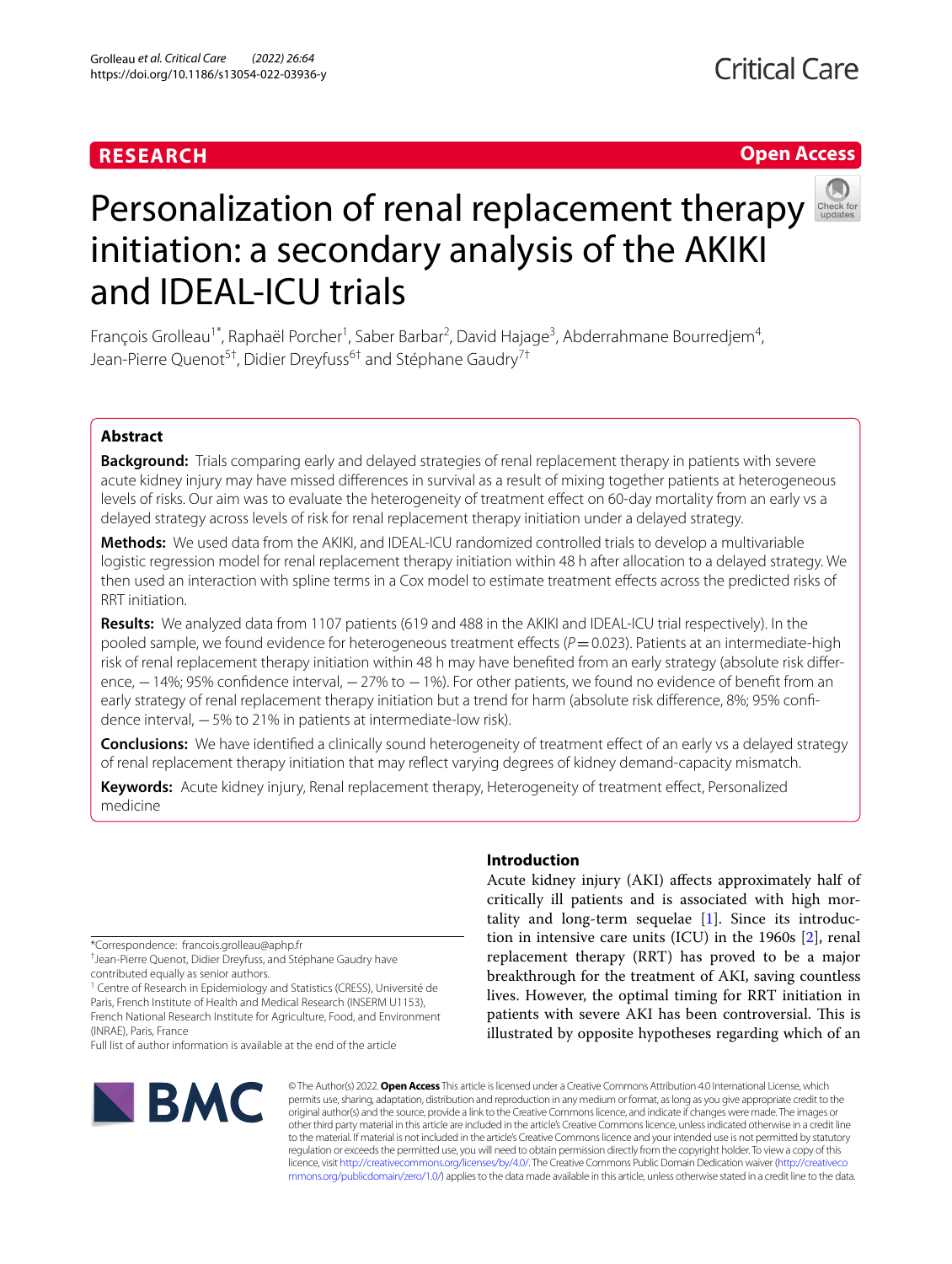early or a delayed RRT initiation strategy would be superior to the other in the sample size calculation of recent multicenter randomized controlled trials (RCTs) [\[3](#page-9-2)[–5](#page-9-3)]. Moreover, three trials—the largest on the tropic—did not demonstrate any survival beneft from either strategy over the other. Likewise, recent meta-analyses concluded that, in the absence of life-threatening condition, the timing of RRT initiation did not afect survival [[6,](#page-9-4) [7](#page-9-5)].

One suggested reason for the lack of conclusive fndings lies in the heterogeneous baseline characteristics of patients included in these trials [\[8](#page-9-6)]. Meaningful diferences in survival may have been missed as a result of mixing together patients with potential beneft and potential harm from a given initiation strategy. For instance, one may hypothesize that an early RRT initiation strategy is harmful to the patients who would never start it under a delayed strategy. In fact, when a delayed strategy is implemented, we observed that between a third and half of the patients never met the criteria mandating RRT initiation. Conversely, experts have speculated that the patients who would be susceptible to beneft from an early initiation strategy are those who would initiate RRT within 48 h under a delayed strategy [[9](#page-9-7)].

Patient management further tailored to individual's characteristics is much anticipated in critical care medicine  $[10]$  $[10]$  and AKI  $[11]$  $[11]$ . In that respect, the conventional subgroup analyses performed "one variable at a time" fail to convey meaningful results as they cannot fully capture all the relevant heterogeneity in patient characteristics [[12\]](#page-9-10). Conversely, approaches using multivariable models have the potential to address the challenge of heterogeneous treatment efects (HTE) [\[13](#page-9-11)].

The concept of kidney demand-capacity mismatch may be useful to the personalization of RRT initiation, but it has not been evaluated on robust clinical data [\[14](#page-9-12)]. In this study, we wished to test if estimating the degree of demand-capacity mismatch could guide RRT initiation strategies. We hypothesized that an early RRT initiation strategy is unnecessary or harmful to the patients at low risk of RRT initiation under a delayed strategy; and benefcial to the patients at a higher risk. Accordingly, we used data from two large multicenter RCTs on RRT timing to develop a risk prediction model for RRT initiation within 48 h after allocation to a delayed strategy and then estimated treatment efects within levels of predicted risks.

#### **Methods**

#### **Ethical approval and research transparency**

The AKIKI and the IDEAL-ICU trials received approval for all participating centers from competent French legal authority (Comité de Protection des Personnes d'Ile de France VI, ID RCB 2013-A00765-40, NCT01932190 for AKIKI and Comité de Protection des Personnes Est I ID

RCB 2012-A00519-34 for IDEAL-ICU), and consent of patient or relatives was obtained before inclusion (except in emergencies where deferred consent was allowed by the Institutional Review Board). We transparently reported our analysis following the PATH [[15](#page-9-13)] and TRI-POD [[16\]](#page-9-14) statements.

#### **Source of data**

The study sample included participants from the AKIKI and IDEAL-ICU, two multicenter RCTs conducted in France. The AKIKI trial was conducted at 31 ICUs from September 2013 through January 2016 and recruited 619 patients with severe AKI who required mechanical ventilation, catecholamine infusion, or both (the vast majority with septic shock). The IDEAL-ICU trial recruited in 29 ICUs from July 2012 through October 2016 and included 488 patients with severe AKI and septic shock. Both trials randomly assigned (1:1) patients to either an early or a delayed strategy of RRT initiation. None of these trials showed a signifcant diference between the two strategies on 60-day mortality. The delayed strategy averted the need for RRT in 49% and 38% of patients in the AKIKI and IDEAL-ICU trials, respectively.

#### **Outcomes**

The primary outcome of this study was death at day 60. Secondary outcomes included mean diferences in number of days free of RRT, mechanical ventilation and intensive care at 28 days [\[17](#page-9-15)] across the same levels of risk.

#### **Prediction model development**

We developed a risk prediction model for RRT initiation within 48 h after allocation to a delayed strategy. The derivation sample consisted of the 550 patients allocated to the delayed arms of the AKIKI  $(n=308)$  and IDEAL-ICU  $(n=242)$  trials (Table [1\)](#page-2-0). We fit a logistic regression model, using predefned 14 predictors to predict the occurrence of RRT initiation within 48 h after the start of the delayed strategy. Candidate predictor variables were taken from the pre-randomization eligibility screening or clinical examination prior to randomization to the delayed strategy of RRT initiation and included age (years), gender (male vs female), potassium level (mmol/L), blood urea nitrogen level (mmol/L), pH (unitless), the ratio of creatinine at enrollment over creatinine at baseline (unitless), urine output  $\left($  < 200 ml/day  $vs \geq 200$  ml/day, as was already categorized in the data), SOFA score at enrollment (unitless), weight (kg), heart failure (yes vs no), hypertension (yes vs no), diabetes mellitus (yes vs no), cirrhosis (yes vs no), non-corticosteroid immunosuppressive drug (yes vs no). Missing data were handled through multiple imputations by chained equations using outcomes as well as all aforementioned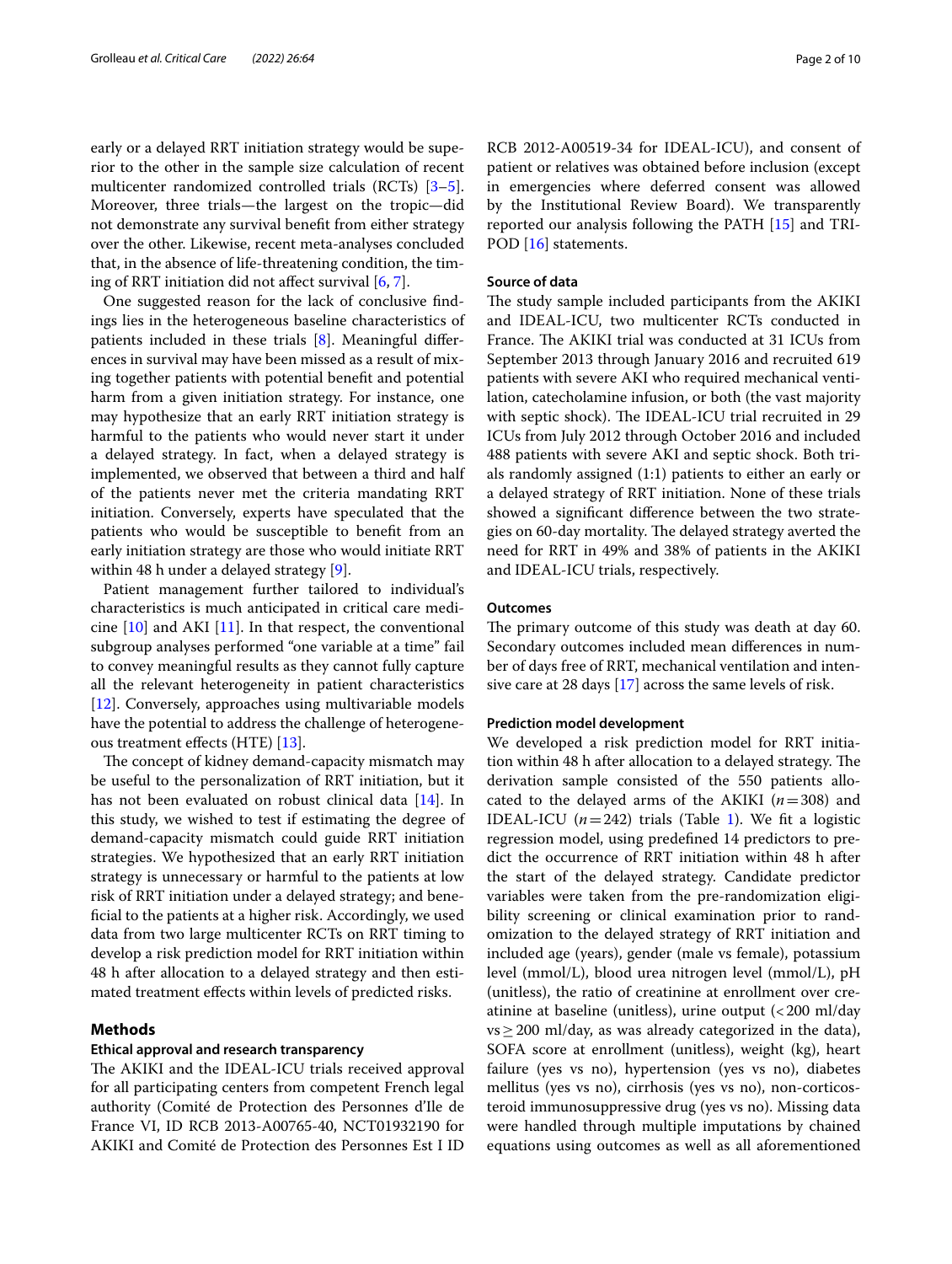#### <span id="page-2-0"></span>**Table 1** Characteristics of the patients at randomization

| Characteristic                                  | Delayed strategy | <b>Early strategy</b> |
|-------------------------------------------------|------------------|-----------------------|
|                                                 | $n = 550$        | $n = 557$             |
| Study                                           |                  |                       |
| <b>AKIKI</b>                                    | 308 (56.0)       | 311 (55.8)            |
| <b>IDEAL-ICU</b>                                | 242 (44.0)       | 246 (44.2)            |
| Age-year                                        | 67.7 (13.2)      | 66.5 (13.3)           |
| Weight-kg                                       | 81.6 (22.2)      | 82.4 (22.2)           |
| Male sex                                        | 352 (64.0)       | 351 (63.0)            |
| Pre-existing conditions                         |                  |                       |
| Heart failure                                   | 52 (9.5)         | 44 (7.9)              |
| Hypertension                                    | 304 (55.3)       | 306 (54.9)            |
| Diabetes mellitus                               | 92 (16.7)        | 112(20.1)             |
| Cirrhosis                                       | 54 (9.8)         | 54 (9.7)              |
| Respiratory disease                             | 54 (9.8)         | 62(11.1)              |
| Cancer                                          | 100 (18.2)       | 91(16.3)              |
| Hemopathy                                       | 27(4.9)          | 34(6.1)               |
| <b>AIDS</b>                                     | 2(0.4)           | 5(0.9)                |
| Non-corticosteroid immunosuppressive drug       | 36(6.5)          | 32(5.7)               |
| Organ graft                                     | 17(3.1)          | 5(0.9)                |
| Severity at enrollment                          |                  |                       |
| SOFA score (0 to 24)                            | 11.5(3.1)        | 11.4(3.2)             |
| Respiratory SOFA (0 to 4)                       | 2.1(1.1)         | 1.9(1.1)              |
| Hemodynamic SOFA (0 to 4)                       | 3.5(1.2)         | 3.5(1.2)              |
| Liver SOFA (0 to 4)                             | 0.8(1.1)         | 0.8(1.1)              |
| Coagulation SOFA (0 to 4)                       | 2.1(1.6)         | 2.2(1.6)              |
| Neurologic SOFA (0 to 4)                        | 1.3(1.5)         | 1.2(1.5)              |
| Laboratory values                               |                  |                       |
| Baseline creatinine (IQR), µmol/L*              | 88 (71-97)       | 84 (71-97)            |
| Creatinine at enrollment (IQR), µmol/L          | 268 (211-343)    | 267 (198-352)         |
| Blood urea nitrogen at enrollment (IQR), mmol/L | $19(14-26)$      | $19(13-26)$           |
| Potassium at enrollment, mmol/L                 | 4.4(0.8)         | 4.4(0.8)              |
| Bicarbonate at enrollment, mmol/L               | 18(5)            | 18(5)                 |
| Arterial blood pH at enrollment                 | 7.30 (0.10)      | 7.30 (0.10)           |

All characteristics reported in the table were determined at inclusion in the AKIKI or IDEAL-ICU trial, before initiation of renal replacement therapy

Data are mean (SD), median (IQR) or *n* (%). AIDS = Acquired Immunodeficiency Syndrome. IQR = Interquartile range. SOFA score = Sequential Organ Failure Assessment score

To convert the values for creatinine to milligrams per deciliter, divide by 88.4

\*The serum creatinine concentration before ICU admission was either determined with the use of values measured in the 12 months preceding the ICU stay or was estimated

predictors in the imputation models [\[18](#page-9-16)]. Five independent imputed data sets were generated and analyzed separately. The nonlinearity of each continuous variable was assessed through penalized spline regression. All continuous variables appeared roughly linearly associated with the logit of the outcome probability; hence, no non-linear terms were used.

Two strategies were used to select predictors with the imputed data [\[19\]](#page-9-17). First, we used Wald tests for the pooled regression coefficients to simplify the model with a backward selection procedure, with *P-*value cut-ofs mimicking the use of Akaike information criterion (e.g., a cut-off of 0.157 for variables with 1 *df*). We then used a conventional backward elimination procedure in each imputed data set and retained the model comprising the variables selected in most imputed data sets. Both strategies selected the same variables. Two-by-two interactions between each of the selected variables were then examined using Wald tests for the pooled regression coeffcients. No higher-order interactions were considered.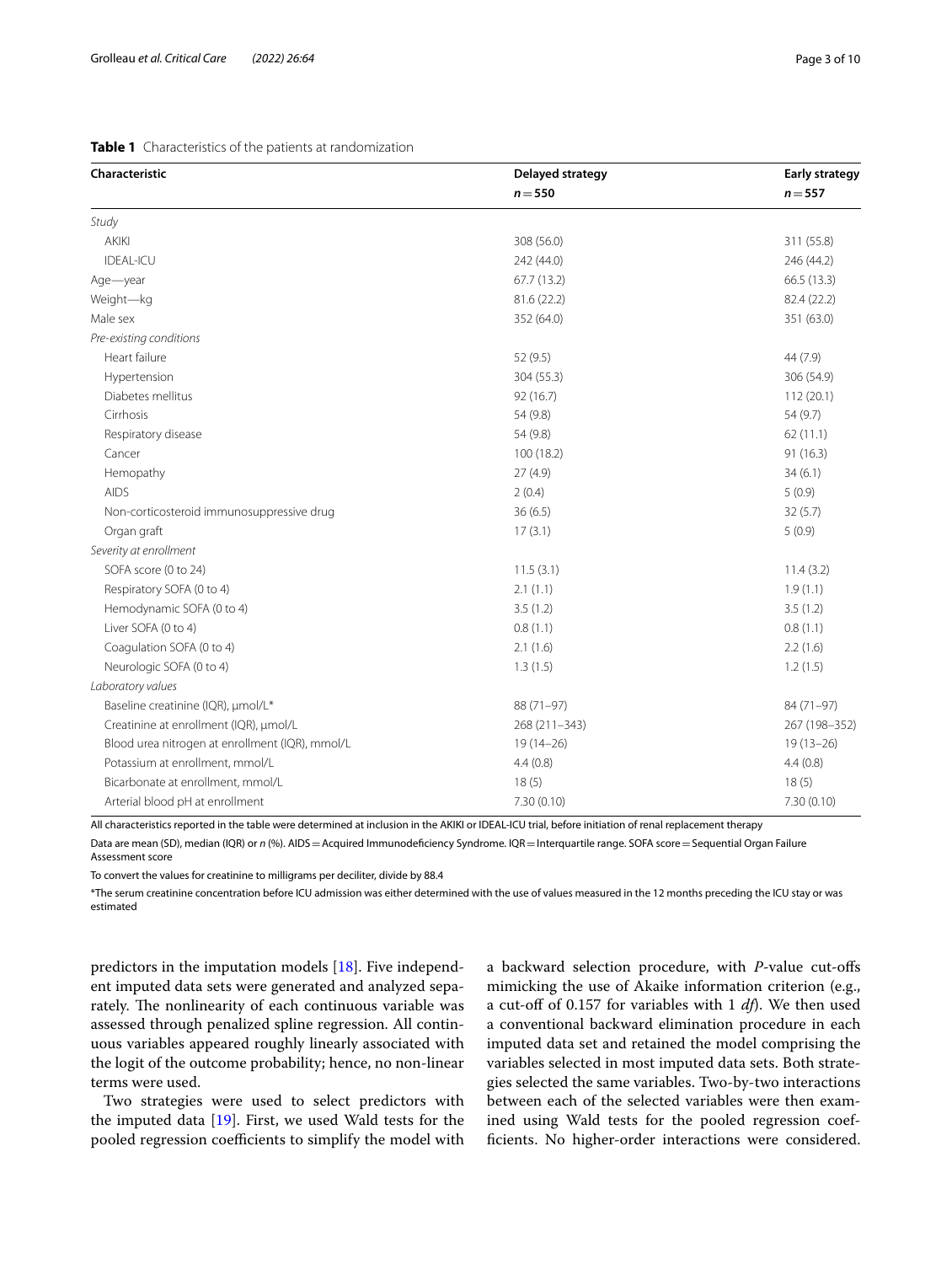Regression coefficients estimates and their variances were then pooled across imputed data sets [\[20](#page-9-18)].

To evaluate the predictive ability of the model, we frst calculated the apparent discrimination (c-statistic) and calibration (categorization by ffth of predicted risk) in the derivation sample. The c-statistic measures how well the model discriminates between the patients who initiated RRT within 48 h after allocation a delayed strategy and those who did not. The calibration curve, estimated using local regression [[21](#page-9-19)]], contrasts observed vs predicted probabilities of events and evaluates the accuracy of the predictions. Internal validation of the model was performed by bootstrapping, which allows to correct regression coefficients and model performance for optimism  $[22]$  $[22]$ . The variable selection strategy was repeated in 200 bootstrap samples, and performance of models ft in each sample was evaluated in these samples and in the original sample. The differences between these two performances were averaged and taken as a measure of overoptimism. The c-statistic as well as the calibration intercept and slope were corrected for bias by subtracting measures of overoptimism to the apparent performance metrics.

#### **Risk categorization**

In the AKIKI ( $n=619$ ), IDEAL-ICU ( $n=488$ ) and pooled  $(n=1107)$  samples, we categorized patients by fifths of the risk predicted by our fnal model. In each ffth of risk, we compared early vs delayed strategy of RRT initiation on primary and secondary outcomes. To account for censoring, death at day 60 was calculated from the Kaplan–Meier estimator. As HTE are fundamentally a scale dependent concept [[15\]](#page-9-13), we evaluated treatment efects on the absolute risk diference and the hazard ratio scales. For each scale we computed a smooth curve of the treatment efect across levels of risks by using an interaction term between treatment arm and a two knots natural spline transform [[23\]](#page-9-21) of the predicted risk in a Cox model. We assessed the evidence for heterogeneous treatment efect by testing the null hypothesis that a Cox model using a linear interaction between treatment arm and the predicted risk fts data equally well as a Cox model using a similar interaction with a spline transform of the predicted risk [[24\]](#page-9-22). Ninety-fve percent confdence intervals (95% CI) were calculated by bootstrapping (1000 iterations). All analyses were performed using the R statistical software version  $4.0.5$  (The R Foundation). More precisely, we used the rms package for model building and internal validation, the survival package for survival analyses, the mgcv package for heterogeneous treatment efects assessment, the boot package for bootstrap, and the mice package for multiple imputation. For transparency and reproducibility, the computer code

used in this study is available as an Additional fle [1](#page-8-0) at the Journal's website.

#### **Results**

#### **Prediction model for RRT initiation**

Of the 550 patients included for model derivation (see Fig. [1,](#page-4-0) Panel A), 137 patients (25%) initiated RRT within 48 h after allocation to a delayed strategy (62 [20%] and 75 patients [31%] in AKIKI and IDEAL-ICU, respectively). 91% of patients had complete data for all candidate predictors (see Additional fle [2:](#page-8-1) Figure S1); there were no missing data for the event of RRT initiation. The final prediction model included potassium, blood urea nitrogen, pH, non-corticosteroid immunosuppressive drug, SOFA and weight. No two-by-two interaction between variables was added as none showed statistical signifcance or seemed clinically informative.

The full and final models are presented in Table [2](#page-5-0). The apparent and bias-corrected c-statistic were 0.73 (95% CI: 0.70 to 0.80) and 0.70 (95% CI: 0.67 to 0.77), respectively. The predictive performance of the final model was good, as measured by discrimination and calibration (Fig. [2\)](#page-6-0).

#### **Heterogeneity of treatment efect**

For the pooled AKIKI and IDEAL-ICU samples (*n*=1,107 *see* Fig. [1,](#page-4-0) Panel B), baseline characteristics at randomization are presented in Table [1](#page-2-0). In all ffth of risk predicted by our model, patients' characteristics appeared balanced between the randomization arms (see Additional fle [2](#page-8-1): Table S1). Patients' characteristics by ffth of risk predicted by our model are provided in the Additional fle [2:](#page-8-1) Table S2. Heterogeneity of treatment efect is presented by ffth of risk in Fig. [3.](#page-7-0) There was no evidence of benefit from an early RRT initiation strategy for individuals within the lowest ffth of RRT initiation risk (absolute risk diference [ARD], 1%; 95% CI  $-$  12% to 14%). However, patients in the fourth ffth of risk, may have benefted from an early strategy of RRT initiation (ARD, − 14%; 95% CI − 27% to − 1%). For patients with the highest risk (last ffth of risk), we found no evidence of beneft from an early initiation strategy (ARD, 7%; 95% CI  $-6\%$  to 20%). On both the absolute (i.e., ARD) and relative (i.e., event rate and hazard ratio) scales, the smooth curve suggested that an early RRT initiation strategy may be harmful in patients at an intermediate-low risk (second ffth of risk), while it may be benefcial in patients at an intermediate-high risk (fourth fifth of risk). This pattern was consistent in both the AKIKI and IDEAL-ICU trials when analyzed separately (*see* Additional fle [2](#page-8-1): Figure S2). Kaplan–Meier survival for each ffth of risk are given in Fig. [4](#page-8-2) and in Additional fle [2](#page-8-1): Figure S3. No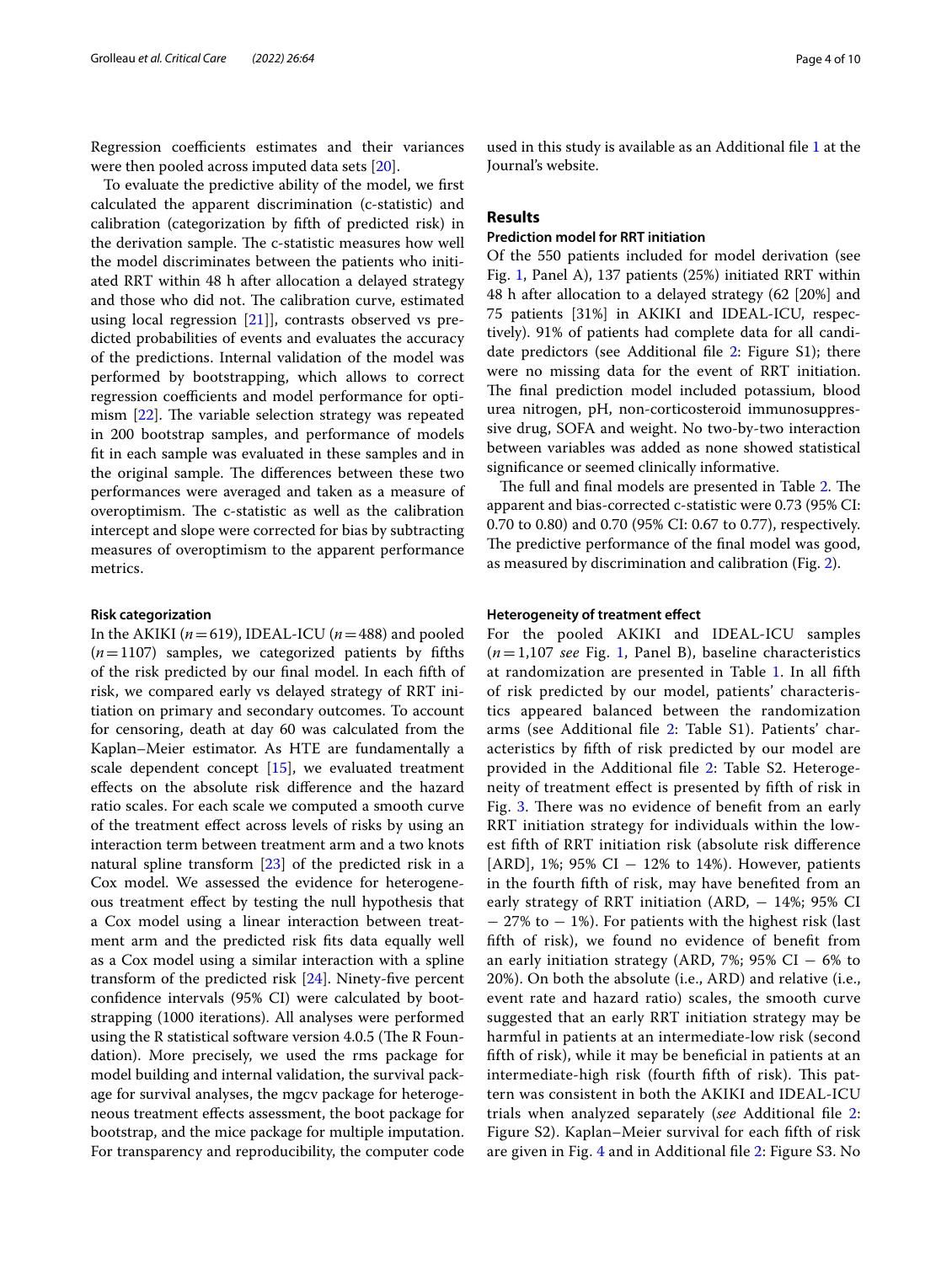

<span id="page-4-0"></span>diference in secondary outcomes was found between early and delayed RRT initiation strategy in any ffth of predicted risk (*see* Additional fle [2](#page-8-1): Figure S4).

An implementation of our model has been made available via a user-friendly web interface at [http://](http://rrt-personalization.eu/) [rrt-personalization.eu/](http://rrt-personalization.eu/)**.** With this web application, clinicians and researchers can obtain the predicted probability of RRT initiation within 48 h after allocation to a delayed strategy in patients with severe AKI. The individual treatment efect of an early vs delayed strategy is then computed and returned with 95% CIs.

# **Discussion**

## **Summary of fndings**

In this study, we developed a prediction model for the initiation of RRT within 48 h after allocation to a delayed strategy in patients with severe AKI in the ICU. We subsequently used the predictions from this model to identify subgroups (i.e., ffths) of patients at similar risk. We then assessed if the treatment efect of an early vs delayed strategy of RRT initiation was heterogeneous between these subgroups.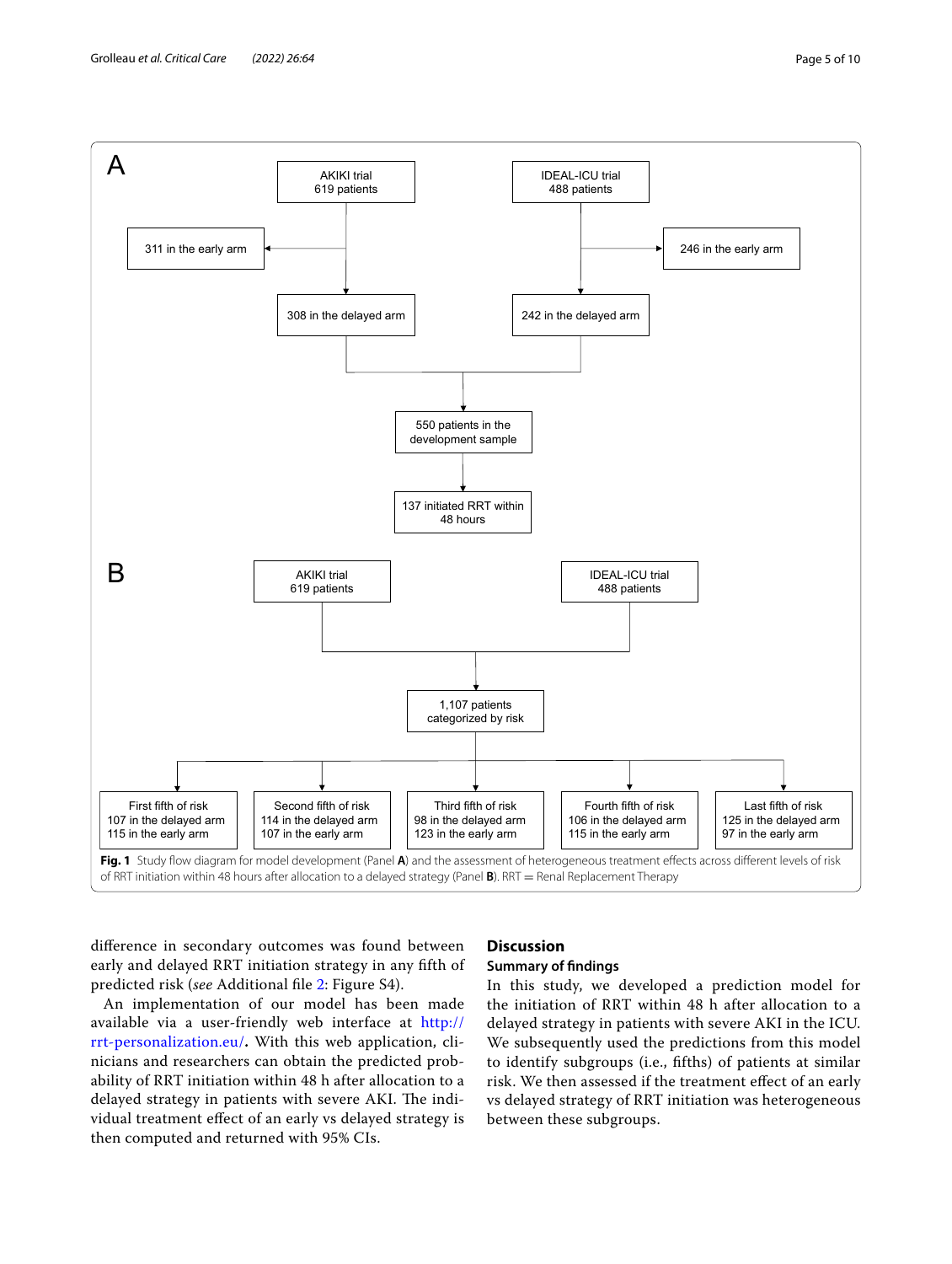| Variable                                                                                                       |       | Univariable analysis |       |                  | Full model |           |                  |       | Final model                                                                                                                                                                                                                                                                                                                                                                      |                |                                       |                 |
|----------------------------------------------------------------------------------------------------------------|-------|----------------------|-------|------------------|------------|-----------|------------------|-------|----------------------------------------------------------------------------------------------------------------------------------------------------------------------------------------------------------------------------------------------------------------------------------------------------------------------------------------------------------------------------------|----------------|---------------------------------------|-----------------|
|                                                                                                                | g     | (95% <sup>°</sup>    |       | ٩                | g          | $(95%$ CI |                  | ٩     | g                                                                                                                                                                                                                                                                                                                                                                                | (95% CI)       |                                       | ٩               |
| Age (year)                                                                                                     | 0.993 | 0.979                | .008  | 0.361            | 004        | 0.986     | 1.022            | 0.694 | I                                                                                                                                                                                                                                                                                                                                                                                |                | I                                     |                 |
| Sex (male vs female)                                                                                           | 1.257 | 0.834                | .894  | 0.276            | 1.188      | 0.755     | .868             | 0.456 | $\begin{array}{c} \rule{0pt}{2.5ex} \rule{0pt}{2.5ex} \rule{0pt}{2.5ex} \rule{0pt}{2.5ex} \rule{0pt}{2.5ex} \rule{0pt}{2.5ex} \rule{0pt}{2.5ex} \rule{0pt}{2.5ex} \rule{0pt}{2.5ex} \rule{0pt}{2.5ex} \rule{0pt}{2.5ex} \rule{0pt}{2.5ex} \rule{0pt}{2.5ex} \rule{0pt}{2.5ex} \rule{0pt}{2.5ex} \rule{0pt}{2.5ex} \rule{0pt}{2.5ex} \rule{0pt}{2.5ex} \rule{0pt}{2.5ex} \rule{0$ | Í              | $\overline{\phantom{a}}$              |                 |
| Potassium at enrollment (mmol/L)                                                                               | 1.728 | 1.343                | 2.224 | $\overline{5}$   | 1.381      | 1.048     | $\overline{821}$ | 0.022 | $\frac{39}{3}$                                                                                                                                                                                                                                                                                                                                                                   | $-55$          | $\overline{31}$                       | 0.019           |
| Creatinine at enrollment over creatinine at baseline (unitless)                                                | 1.181 | .058                 | 1.318 | 0.003            | 1.068      | 0.931     | 1.225            | 0.350 | $\mathbf{I}$                                                                                                                                                                                                                                                                                                                                                                     | $\overline{1}$ | I                                     |                 |
| Urine output (< 200 ml/day vs > = 200 ml/day)                                                                  | 1.792 | 183                  | 2.714 | 0.006            | 1.129      | 0.699     | .823             | 0.621 | $\begin{array}{c} \rule{0pt}{2.5ex} \rule{0pt}{2.5ex} \rule{0pt}{2.5ex} \rule{0pt}{2.5ex} \rule{0pt}{2.5ex} \rule{0pt}{2.5ex} \rule{0pt}{2.5ex} \rule{0pt}{2.5ex} \rule{0pt}{2.5ex} \rule{0pt}{2.5ex} \rule{0pt}{2.5ex} \rule{0pt}{2.5ex} \rule{0pt}{2.5ex} \rule{0pt}{2.5ex} \rule{0pt}{2.5ex} \rule{0pt}{2.5ex} \rule{0pt}{2.5ex} \rule{0pt}{2.5ex} \rule{0pt}{2.5ex} \rule{0$ | $\overline{1}$ | $\begin{array}{c} \hline \end{array}$ | Ï               |
| SOFA at enrollment (unitless)                                                                                  | 1.151 | 1.079                | 1.227 | 001              | 1.123      | 1.041     | 1.210            | 0.003 | 1.139                                                                                                                                                                                                                                                                                                                                                                            | .063           | 1.221                                 | $\frac{100}{2}$ |
| Weight at enrollment (kg)                                                                                      | 1.012 | 1.003                | 1.021 | 0.006            | 1.013      | 1.003     | 1.023            | 0.010 | 1.013                                                                                                                                                                                                                                                                                                                                                                            | $-004$         | 1.022                                 | 0.007           |
| Heart failure (yes vs no)                                                                                      | 0.792 | 0.395                | 588.  | 0.512            | 0.845      | 0.399     | 1.788            | 0.659 | $\mathbf{I}$                                                                                                                                                                                                                                                                                                                                                                     | $\overline{1}$ | $\overline{1}$                        |                 |
| Hypertension (yes vs no)                                                                                       | 0.831 | 0.564                | 1.224 | 0.350            | 0.847      | 0.541     | 1.326            | 0.468 | $\begin{array}{c} \rule{0pt}{2.5ex} \rule{0pt}{2.5ex} \rule{0pt}{2.5ex} \rule{0pt}{2.5ex} \rule{0pt}{2.5ex} \rule{0pt}{2.5ex} \rule{0pt}{2.5ex} \rule{0pt}{2.5ex} \rule{0pt}{2.5ex} \rule{0pt}{2.5ex} \rule{0pt}{2.5ex} \rule{0pt}{2.5ex} \rule{0pt}{2.5ex} \rule{0pt}{2.5ex} \rule{0pt}{2.5ex} \rule{0pt}{2.5ex} \rule{0pt}{2.5ex} \rule{0pt}{2.5ex} \rule{0pt}{2.5ex} \rule{0$ | I              | $\begin{array}{c} \end{array}$        |                 |
| Diabetes mellitus (yes vs no)                                                                                  | 1.153 | 0.695                | 1.913 | 0.582            | 0.985      | 0.558     | 1.741            | 0.960 | $\begin{array}{c} \rule{0pt}{2.5ex} \rule{0pt}{2.5ex} \rule{0pt}{2.5ex} \rule{0pt}{2.5ex} \rule{0pt}{2.5ex} \rule{0pt}{2.5ex} \rule{0pt}{2.5ex} \rule{0pt}{2.5ex} \rule{0pt}{2.5ex} \rule{0pt}{2.5ex} \rule{0pt}{2.5ex} \rule{0pt}{2.5ex} \rule{0pt}{2.5ex} \rule{0pt}{2.5ex} \rule{0pt}{2.5ex} \rule{0pt}{2.5ex} \rule{0pt}{2.5ex} \rule{0pt}{2.5ex} \rule{0pt}{2.5ex} \rule{0$ | I              | I                                     |                 |
| Cirrhosis (yes vs no)                                                                                          | 1.179 | 0.628                | 2.213 | 0.608            | 1.135      | 0.549     | 2.346            | 0.733 | I                                                                                                                                                                                                                                                                                                                                                                                | I.             | I                                     |                 |
| Non-corticosteroid immunosuppressive drug (yes vs no)                                                          | 2.023 | 1.005                | 4.074 | 0.049            | 1.971      | 0.928     | 4.185            | 0.078 | $-973$                                                                                                                                                                                                                                                                                                                                                                           | 0.936          | 4.159                                 | 0.075           |
| 3lood urea nitrogen at enrollment (mmol/L)                                                                     | 1.029 | 000                  | 0.050 | 0.004            | .022       | 0.998     | 1.047            | 0.076 | 1.026                                                                                                                                                                                                                                                                                                                                                                            | 1.004          | 1.048                                 | 0.021           |
| pH at enrollment (OR for an increase of 0.01)                                                                  | 0.945 | 0.925                | 0.966 | $\sum_{i=1}^{n}$ | 0.954      | 0.932     | 0.978            | 001   | 0.954                                                                                                                                                                                                                                                                                                                                                                            | 0.932          | 0.977                                 | $rac{1}{2}$     |
| The intercepts were $1.35 \times 10^{12}$ and $2.51 \times 10^{12}$ for the full and final models respectively |       |                      |       |                  |            |           |                  |       |                                                                                                                                                                                                                                                                                                                                                                                  |                |                                       |                 |

<span id="page-5-0"></span>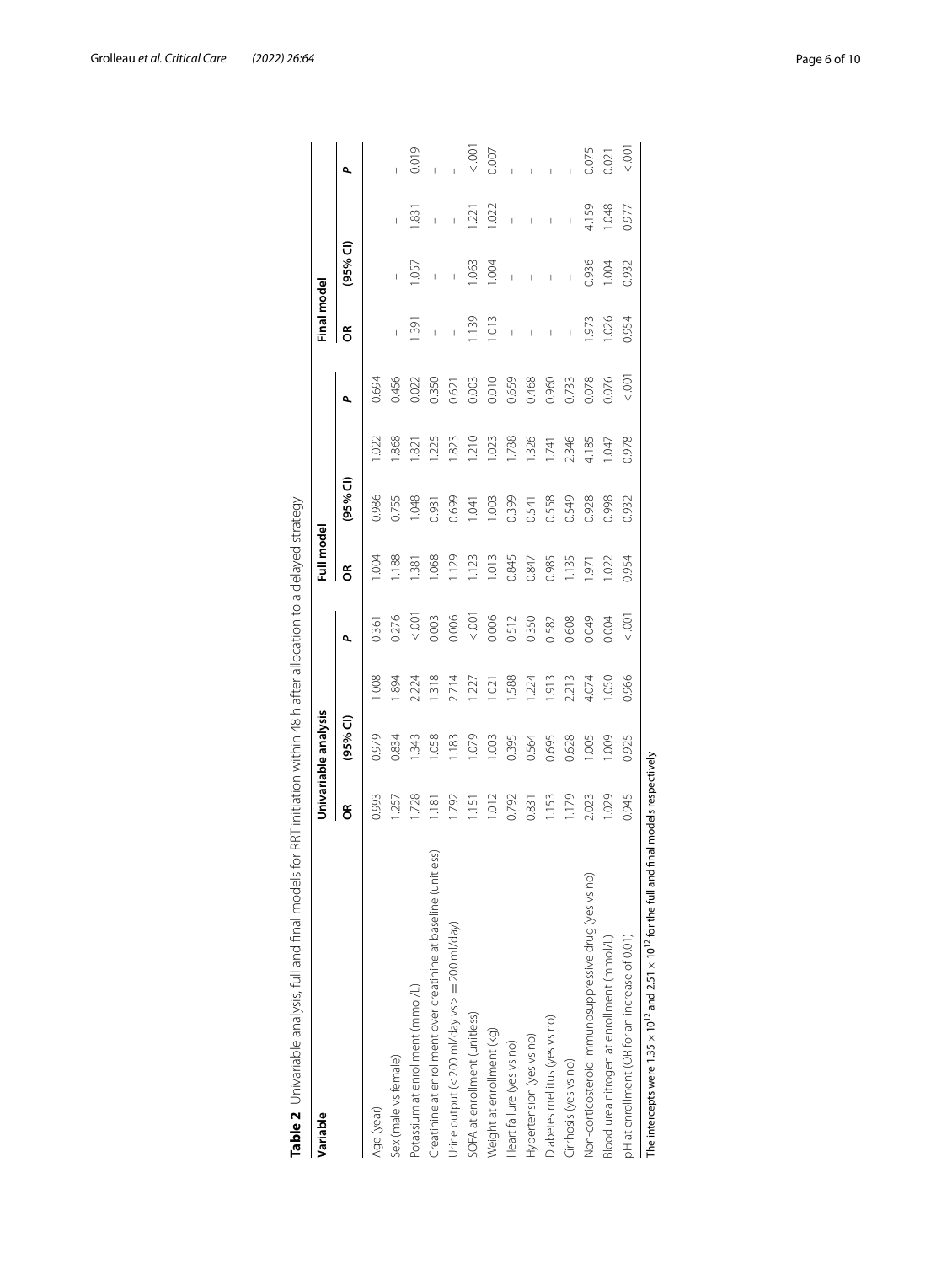

<span id="page-6-0"></span>We stress that although causal understanding of model predictions is always inappropriate, in the case of the present HTE, this interpretation is proper as all variables included in our model were measured prior to randomization. In our main analysis, we found substantial HTE across levels of predicted risks. Except for the upper boundary (i.e., highest levels of risks), the directions of the HTE were aligned with our prespecifed hypothesis.

From a clinical standpoint, the predicted risk from our model may be viewed as a proxy for the severity of kidney demand-capacity mismatch of the patients included in the trials. Through this lens, our results seem to indicate that for the most severe patients, an invasive strategy i.e., early RRT was unnecessary and/or harmful (ARD in the last fifth of predicted risk, 7%;  $95\%$  CI,  $-6\%$  to 20%). This seemed true also of mildly severe patients (ARD in the second fifth of predicted risk, 8%; 95% CI,  $-5\%$  to 21%). The only patients who seemed to have benefited from early RRT are those at a high but nonextreme risk (ARD in the fourth fifth of predicted risk,  $-14\%$ ; 95%  $CI$ ,  $-$  27% to  $-$  1%). An interpretation for these findings is that starting RRT early could harm the lesser severe patients because they often have no need for such invasive treatment. On the other hand, early RRT could be unnecessary to the most severe patients as their prognosis may outweigh potential benefts; or early RRT could even harm them through the destabilization of a weak equilibrium.

Hitherto, the concept of demand-capacity and personalization of RRT initiation did not rely on the analysis of robust clinical data. The 2021 Surviving Sepsis Campaign guidelines argues for a pragmatic approach: propose a wait-and-see strategy for all patients with severe AKI and no life-threatening complications in the intensive care unit [[25\]](#page-9-23).

#### **Strength and limitations**

We acknowledge that given large enough sample sizes, more advanced machine learning techniques could potentially yield a more precise estimation of HTEs. These techniques, often referred to as effect-modelling approaches, aim to estimate HTE through direct modelling of the treatment effect  $[26]$ . Of note, they are also vulnerable to misspecifcation and overftting, and therefore require huge sample sizes [[27\]](#page-9-25). In contrast, we chose to implement a risk-modelling approach and relied on the PATH guidelines for personalized medicine [\[15\]](#page-9-13). On the upside, this allowed us to evaluate a clinically sound, a priori-specifed hypothesis [\[9\]](#page-9-7). Compared to black-box algorithms, we believe the transparency of our parametric modelling methodology offers researchers a window for interpretability.

Despite the good performance of our prediction model as evaluated on biased-corrected metrics, the absence of external validation for our prediction model is a limitation. However, in our methodology, the model predictions are merely a mean for a downstream purpose namely, the assessment of HTEs. A poorly performing model would have limited our ability to fnd evidence of HTE when treatment efects are in fact truly heterogeneous.

Last, in contrast with other instances where predictions from developed models cannot be readily calculated by clinicians or researchers, we have implemented a user-friendly web interface for our approach. We trust this will help further disseminate, replicate, or refne our fndings. We purposely chose to emphasize uncertainty for the individualized treatment efects by providing all metrics along with their 95% CI. We believe that as decision tools have not been evaluated in controlled settings, clinical judgment should however prevail.

#### **Implications for future research**

Precision medicine is an active feld of research with limited clinical applications so far [[28\]](#page-9-26). Data-driven decision support tools have been made available in cardiology [\[29](#page-9-27)], while in critical care HTE were documented for crystalloid fuids [\[30](#page-9-28)] or ventilation strategies [\[31](#page-9-29)], In fact, as negative trial fndings are widespread, disentangling HTE were judged a research priority in critical care  $[32]$  $[32]$ . The identification of HTE may also inform the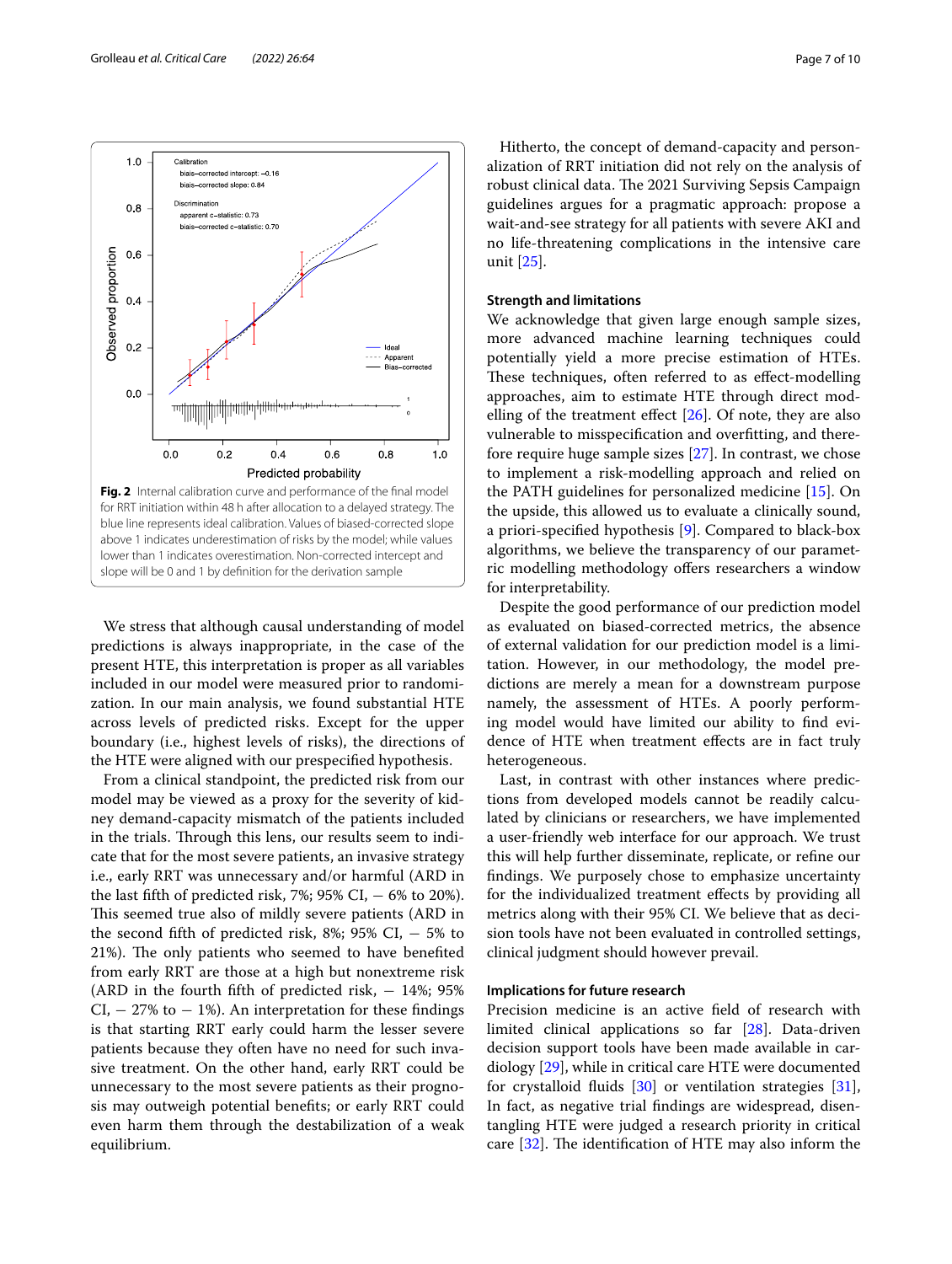design of adaptive trials [[33\]](#page-9-31). For instance, enrichment trials recruiting only the patients most likely to beneft from an early RRT initiation strategy could yield larger treatment efect sizes [[34\]](#page-9-32).

diverse as corticosteroids for sepsis [[35](#page-9-33)], proton pump inhibitors for gastrointestinal bleeding prevention [[36](#page-9-34)], or extracorporeal membrane oxygenation for acute respiratory distress syndrome [\[37](#page-9-35)]. As for RRT initiation strategies, our fndings will require further replication using other data sources and methodologies. The way in which this can happen

We believe the risk-modelling methodology presented in our study is transportable to treatments as

is twofold. First, as in the present study, researchers can consider the static case of an early vs delayed strategy of RRT initiation and use either other RCT data or observational data coupled with robust statistical methods. Second, researchers may also account for the fundamentally dynamic nature of the question. On the one hand, AKI staging systems inaccurately refect the timing of the underlying pathology [\[38](#page-9-36)]; on the other hand defnition of the criteria mandating RRT initiation under a delayed strategy ought to be refned [\[39](#page-9-37), [40\]](#page-9-38). While the latter problem can be addressed with advanced causal inference techniques [[41](#page-9-39)], the former can be tackled through cutting-edge pathophysiological studies. These two approaches are, in our view, complementary and we believe researchers should strive to dig from both ends.

In this secondary analysis of the AKIKI and IDEAL-ICU trials, we have provided proof-of-concept for the HTE of early vs delayed strategy across levels of baseline risk of RRT initiation within 48 h after a delayed strategy. Though consistent between the two trials, our results will require replication and refnement before they can be implemented in practice. We believe that the risk-modelling methodology we described can help move the precision medicine agenda forward as it may be applicable to a wide variety of treatments in critical care.





<span id="page-7-0"></span>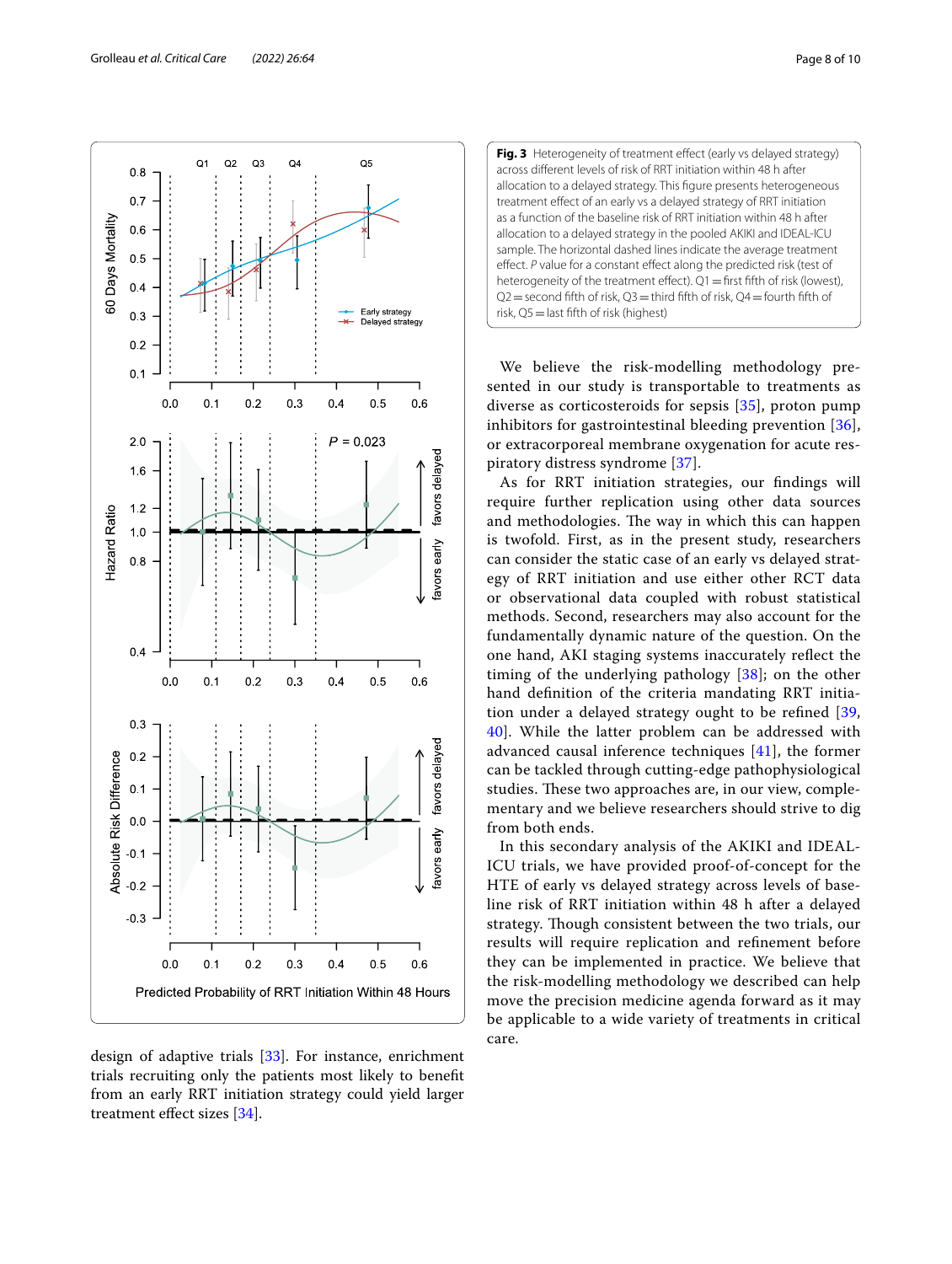

#### <span id="page-8-2"></span>**Abbreviations**

AKI: Acute Kidney Injury; ARD: Absolute Risk Difference; CI: Confidence Interval; HTE: Heterogeneous Treatment Efects; HR: Hazard Ratio; ICU: Intensive Care Unit; PATH: Predictive Approaches to Treatment effect Heterogeneity; RCT: Randomized Controlled Trial; RRT: Renal Replacement Therapy; SOFA: Sequential Organ Failure Assessment; TRIPOD: Transparent Reporting of a multivariable prediction model for Individual Prognosis Or Diagnosis.

#### **Supplementary Information**

The online version contains supplementary material available at [https://doi.](https://doi.org/10.1186/s13054-022-03936-y) [org/10.1186/s13054-022-03936-y.](https://doi.org/10.1186/s13054-022-03936-y)

#### <span id="page-8-1"></span><span id="page-8-0"></span>**Additional fle 1.** Computer code: analysis.R.

**Additional fle 2. Table S1:** Characteristics of the patients at randomiza‑ tion in each arm by ffth of risk of RRT initiation within 48 hours after the start of a delayed strategy. **Table S2:** Characteristics of the patients at randomization by ffth of risk of RRT initiation within 48 hours after the start of a delayed strategy. **Figure S1:** Missing data in the delayed (Panel A) and early (Panel B) strategy arms. **Figure S2:** Heterogeneity of treat‑ ment efect (early vs delayed strategy) across diferent levels of risk of RRT initiation within 48 hours after allocation a delayed strategy in the AKIKI and IDEALICU samples. **Figure S3:** Kaplan-Meier estimates of survival at 60 days in each ffth of risk for the AKIKI, IDEAL-ICU and pooled samples. **Figure S4:** Results on secondary outcomes on the mean diference scale in each ffth of risk for the AKIKI, IDEAL-ICU and pooled samples.

#### **Acknowledgements**

We thank all patients included in the AKIKI and IDEAL-ICU trials as well as their surrogates. We express our gratitude to the medical and nursing teams that participated in these trials.

#### **Authors' contributions**

Study concept and design: FG, RP, SG, J-PQ, DD. Acquisition of data: SG, SB, J-PQ, DD. Analysis and interpretation of data: FG, RP. Drafting of the manuscript: FG. Critical revision of the manuscript for important intellectual content: FG, SG, SB, DH, AB, RP, J-PQ, DD. Dr. FG and Prof. RP had full access to all the data in the study and take responsibility for the integrity of the data and the accuracy of the data analysis. All authors read and approved the fnal manuscript.

#### **Funding**

This study received funding from Assistance-Publique — Hôpitaux de Paris. The funder of the study had no role in study design, data collection, data analysis, data interpretation, or writing of the report.

#### **Availability of data and materials**

Anonymous participant data is available under specifc conditions. Proposals will be reviewed and approved by the sponsor, scientific committee, and staff on the basis of scientifc merit and absence of competing interests. Once the proposal has been approved, data can be transferred through a secure online platform after the signing of a data access agreement and a confdentiality agreement.

#### **Declarations**

#### **Ethics approval and consent to participate**

The AKIKI and the IDEAL-ICU trials received approval for all participating centers from competent French legal authority and consent of patient or relatives was obtained before inclusion.

#### **Consent for publication**

**Competing interests**

All authors have consented to the publication of the present manuscript.

The authors have disclosed that they do not have any conficts of interest.

# **Author details**

<sup>1</sup> Centre of Research in Epidemiology and Statistics (CRESS), Université de Paris, French Institute of Health and Medical Research (INSERM U1153), French National Research Institute for Agriculture, Food, and Environment (INRAE), Paris, France. <sup>2</sup>Intensive Care Department, Nîmes University Hospital, University of Montpellier, Nîmes, France.<sup>3</sup> INSERM, Institut Pierre Louis d'Epidémiologie et de Santé Publique, AP‑HP, Hôpital Pitié‑Salpêtrière, Dépar‑ tement de Santé Publique, Centre de Pharmacoépidémiologie, Sorbonne Université, Paris, France. <sup>4</sup> Clinical Epidemiology Unit, INSERM CIC1432, Dijon, and Clinical Investigation Center, Clinical Epidemiology/Clinical Trials Unit, Dijon Bourgogne University Hospital, Dijon, France.<sup>5</sup> Department of Intensive Care, François Mitterrand University Hospital, Lipness Team, INSERM Research Center, LNC‑UMR1231 and LabEx LipSTIC, and INSERM CIC 1432, Clinical Epidemiology, University of Burgundy, Dijon, France. <sup>6</sup>Université de Paris, Service de Médecine Intensive‑Réanimation, Hôpital Louis Mourier, AP‑HP and INSERM, UMR S1155 "Common and Rare Kidney Diseases: From Molecular Events To Precision Medicine", Sorbonne Université, Paris, France. <sup>7</sup> Service de Réanimation Médico-Chirurgicale, Hôpital Avicenne, APHP, UFR SMBH, Université Sorbonne Paris Nord, Bobigny, French National Institute